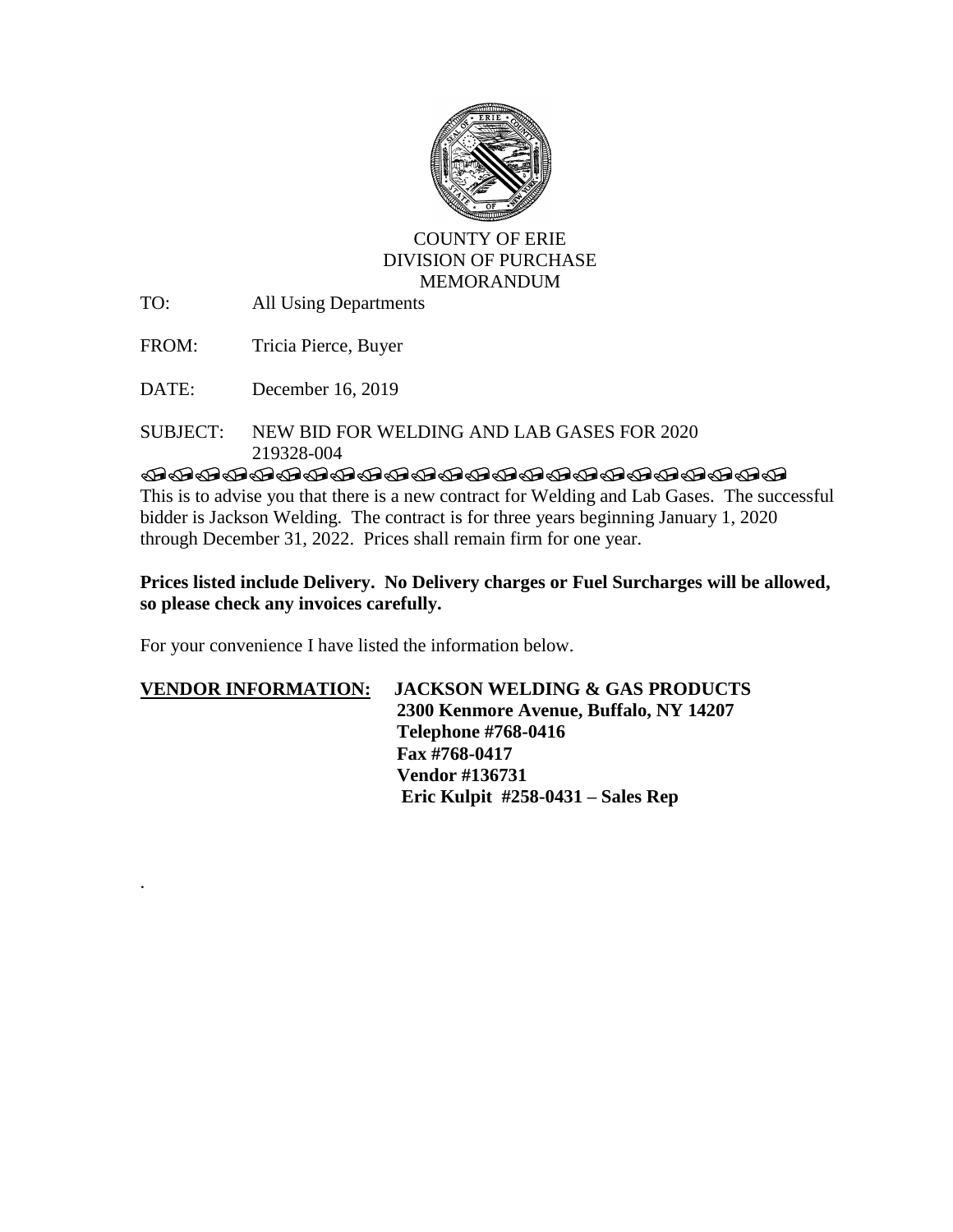COUNTY OF ERIE, STATE OF NEW YORK PAGE 1 DIVISION OF PURCHASE 95 FRAN DIVISION OF PURCHASE 95 FRANKLIN STREET, ROOME 1254<br>BID NO.: 219328-004 BUFFALO, NEW YORK 14202

BUFFALO, NEW YORK 14202

| WELDING AND LAB GASES                                                  | PRICE PER CU. FOOT |
|------------------------------------------------------------------------|--------------------|
| 1. Acetylene #3<br>Acetylene #4<br>2.                                  | \$.233<br>\$.233   |
| 3. Acetylene #5 AA Grade                                               | \$.273             |
| Acetylene #40<br>4.                                                    | \$.374             |
| 5. Acetylene #60                                                       | \$.406             |
| Acetylene $\#120-125$<br>6.                                            | \$.237             |
| 7. Air Industrial or Medical Grade Size 300                            | \$.056             |
| Argon 75% Argon, 25% Nitrogen<br>8.<br>Large (for use with MIG Welder) | \$.047             |
| 9. Argon 75% Argon, 25% CO2 - 390<br>Large (for use with MIG Welder)   | \$.047             |
| 10. Argon 75% Argon, 25% CO2 – 138                                     | \$.073             |
| 11. Argon UHP GR 5.0, Size 10CGA 580                                   | \$.074             |
| 12. $Argon - UHP$                                                      | \$.074             |
| 13. Argon 135                                                          | \$.074             |
| 14. Carbon Dioxide #99.8% Purity, Size 300                             | \$.027             |
| 15. Carbon Dioxide Food Grade Gas 5#                                   | \$.088             |
| 16. Helium 99.997 HP GR 4.7 Size 300                                   | \$.783             |
| 17. Ultrapure Carrier Grade Helium 99.9995% Size 300                   | \$.983             |
| 18. Hydrogen 5% in Argon HP-5 Code                                     | \$.25              |
| 19. Hydrogen 40% Balance Helium, Size 195                              | \$.3846            |
| 20. Hydrogen 99.998% Purity, Size 300                                  | \$.186             |